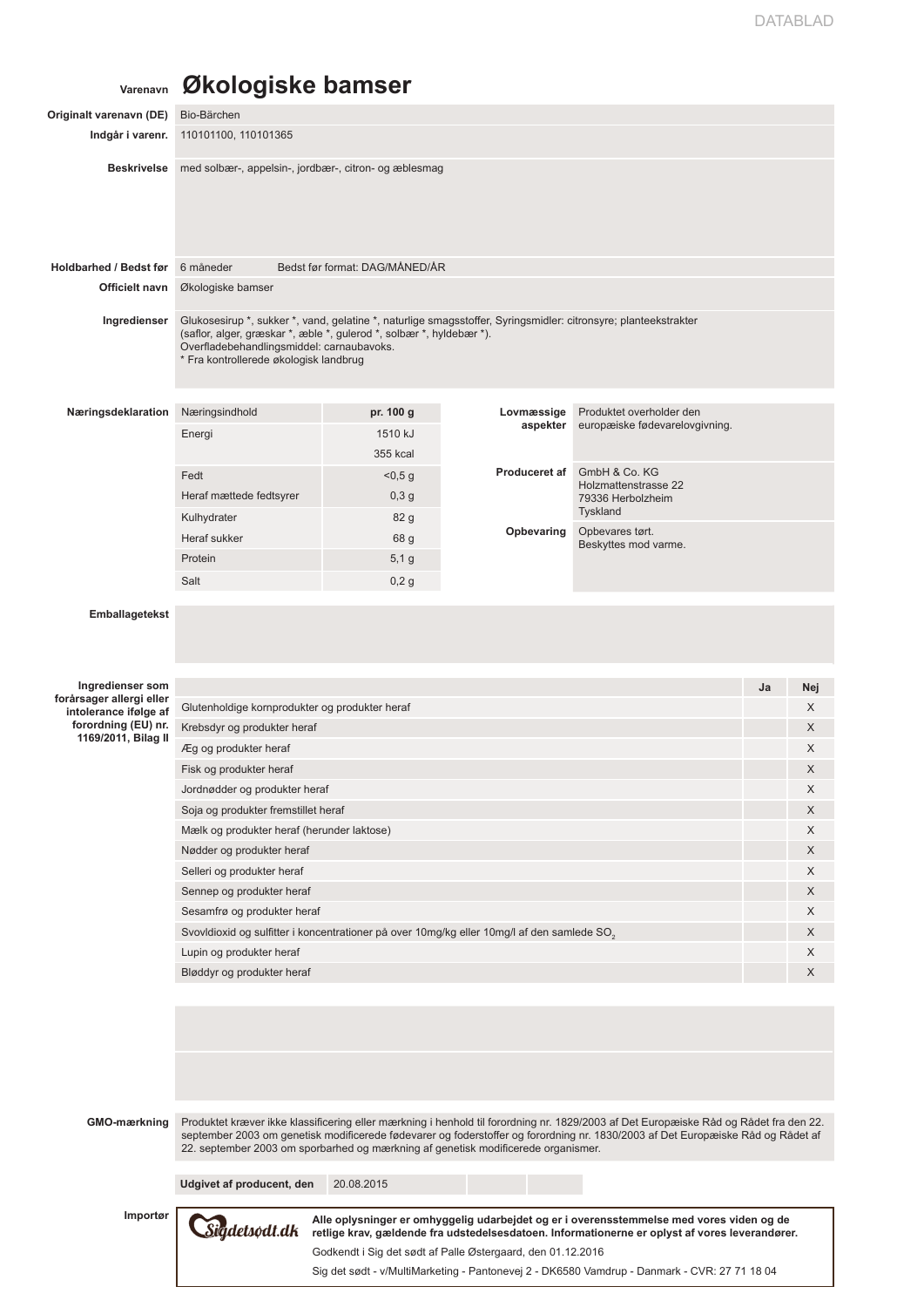| Süße<br>Verbung                                                                                                                                                                                                                                                                                                                                                                                                                                                                              | Produktbeschreibung                                                                                                                                                                                                                                                                                                                                                                                                                                                                                                                                                                                                                                                                                                                                                                                                                                                                                                                                                                                                                                                                                                                                                                                                                                                                                                                                                    | Product description                                                                                                                                                                                                                                                   | Description du produit                                                                                                                                                                                                                                                                     |                                        |  |  |  |
|----------------------------------------------------------------------------------------------------------------------------------------------------------------------------------------------------------------------------------------------------------------------------------------------------------------------------------------------------------------------------------------------------------------------------------------------------------------------------------------------|------------------------------------------------------------------------------------------------------------------------------------------------------------------------------------------------------------------------------------------------------------------------------------------------------------------------------------------------------------------------------------------------------------------------------------------------------------------------------------------------------------------------------------------------------------------------------------------------------------------------------------------------------------------------------------------------------------------------------------------------------------------------------------------------------------------------------------------------------------------------------------------------------------------------------------------------------------------------------------------------------------------------------------------------------------------------------------------------------------------------------------------------------------------------------------------------------------------------------------------------------------------------------------------------------------------------------------------------------------------------|-----------------------------------------------------------------------------------------------------------------------------------------------------------------------------------------------------------------------------------------------------------------------|--------------------------------------------------------------------------------------------------------------------------------------------------------------------------------------------------------------------------------------------------------------------------------------------|----------------------------------------|--|--|--|
| Produkt /Product /Produit:                                                                                                                                                                                                                                                                                                                                                                                                                                                                   |                                                                                                                                                                                                                                                                                                                                                                                                                                                                                                                                                                                                                                                                                                                                                                                                                                                                                                                                                                                                                                                                                                                                                                                                                                                                                                                                                                        | <b>Bio-Bärchen</b>                                                                                                                                                                                                                                                    |                                                                                                                                                                                                                                                                                            |                                        |  |  |  |
| Artikelnummer / Item number /<br>Numero d'article                                                                                                                                                                                                                                                                                                                                                                                                                                            | 110101365                                                                                                                                                                                                                                                                                                                                                                                                                                                                                                                                                                                                                                                                                                                                                                                                                                                                                                                                                                                                                                                                                                                                                                                                                                                                                                                                                              |                                                                                                                                                                                                                                                                       |                                                                                                                                                                                                                                                                                            |                                        |  |  |  |
| Beschreibung / Description /<br>Description:                                                                                                                                                                                                                                                                                                                                                                                                                                                 | mit Cassis-, Orangen-, Erdbeer-, Zitronen-<br>und Apfelgeschmack                                                                                                                                                                                                                                                                                                                                                                                                                                                                                                                                                                                                                                                                                                                                                                                                                                                                                                                                                                                                                                                                                                                                                                                                                                                                                                       | flavoured with black currant, orange,<br>strawberry, lemon and apple                                                                                                                                                                                                  | à l'arôme de cassis, orange, fraise, citron et<br>pomme                                                                                                                                                                                                                                    |                                        |  |  |  |
| MHD / Best before date /<br>Date de durabilité minimale :                                                                                                                                                                                                                                                                                                                                                                                                                                    | 6 Monate                                                                                                                                                                                                                                                                                                                                                                                                                                                                                                                                                                                                                                                                                                                                                                                                                                                                                                                                                                                                                                                                                                                                                                                                                                                                                                                                                               | 6 months                                                                                                                                                                                                                                                              | 6 mois                                                                                                                                                                                                                                                                                     |                                        |  |  |  |
| Darstellung MHD / Format BBD/<br>Format DDM:                                                                                                                                                                                                                                                                                                                                                                                                                                                 | <b>UUUMM/JJJJ</b>                                                                                                                                                                                                                                                                                                                                                                                                                                                                                                                                                                                                                                                                                                                                                                                                                                                                                                                                                                                                                                                                                                                                                                                                                                                                                                                                                      | DD/MM/YYYY                                                                                                                                                                                                                                                            | JJ/MM/AAAA                                                                                                                                                                                                                                                                                 |                                        |  |  |  |
| Verkehrbezeichnung /<br>Official product name /<br>Dénomination de vente:                                                                                                                                                                                                                                                                                                                                                                                                                    | Bio-Fruchtgummi                                                                                                                                                                                                                                                                                                                                                                                                                                                                                                                                                                                                                                                                                                                                                                                                                                                                                                                                                                                                                                                                                                                                                                                                                                                                                                                                                        | Organic fruit gums                                                                                                                                                                                                                                                    | Gommes de fruit biologique                                                                                                                                                                                                                                                                 |                                        |  |  |  |
| Zutatenliste / Ingredients list /<br>List des ingrédients:                                                                                                                                                                                                                                                                                                                                                                                                                                   | Zutaten: Glukosesirup*, Zucker*, Wasser,<br>Gelatine*, natürliche Aromen,<br>Säuerungsmittel: Citronensäure;<br>Pflanzenauszüge (Saflor, Alge, Kürbis*,<br>Apfel*, Karotte*, schwarze Johannisbeere*,<br>Holunder*), Überzugsmittel: Carnaubawachs.<br>aus kontrolliert biologischem Anbau                                                                                                                                                                                                                                                                                                                                                                                                                                                                                                                                                                                                                                                                                                                                                                                                                                                                                                                                                                                                                                                                             | Ingredients: glucose syrup*, sugar*, water,<br>gelatine*, natural flavourings, acid: citric acid;<br>plant extracts (safflower, alga, pumpkin*,<br>apple*, carrot*, black currant*, elderberry*),<br>glazing agent: carnauba wax.<br>*from controlled organic farming | Ingrédients: sirop de glucose*, sucre*, eau,<br>gélatine*, arômes naturels, acidifiant: acide<br>citrique; extrait de plantes (carthame des<br>teinturiers, algue, potiron*, pomme*, carotte*,<br>cassis*, sureau*), agent d'enrobage: cire de<br>carnauba.<br>de l'agriculture biologique |                                        |  |  |  |
|                                                                                                                                                                                                                                                                                                                                                                                                                                                                                              | Nährwerte pro 100g / nutritional values per 100g / valeurs nutritionnelles pour 100g<br>Brennwert / energy / énergie                                                                                                                                                                                                                                                                                                                                                                                                                                                                                                                                                                                                                                                                                                                                                                                                                                                                                                                                                                                                                                                                                                                                                                                                                                                   | 1510 kJ                                                                                                                                                                                                                                                               |                                                                                                                                                                                                                                                                                            |                                        |  |  |  |
| Nährwertangaben /                                                                                                                                                                                                                                                                                                                                                                                                                                                                            | Fett / fat / matières grasses                                                                                                                                                                                                                                                                                                                                                                                                                                                                                                                                                                                                                                                                                                                                                                                                                                                                                                                                                                                                                                                                                                                                                                                                                                                                                                                                          |                                                                                                                                                                                                                                                                       | 355 kcal<br>< 0.5 q                                                                                                                                                                                                                                                                        |                                        |  |  |  |
| Nutrition information /                                                                                                                                                                                                                                                                                                                                                                                                                                                                      | davon gesättigte Fettsäuren / of which saturates / dont acides gras saturés                                                                                                                                                                                                                                                                                                                                                                                                                                                                                                                                                                                                                                                                                                                                                                                                                                                                                                                                                                                                                                                                                                                                                                                                                                                                                            |                                                                                                                                                                                                                                                                       | $0,3$ g                                                                                                                                                                                                                                                                                    |                                        |  |  |  |
| Valeurs nutritionelles:                                                                                                                                                                                                                                                                                                                                                                                                                                                                      | Kohlenhydrate / carbohydrate / glucides<br>davon Zucker / of which sugars / dont sucres                                                                                                                                                                                                                                                                                                                                                                                                                                                                                                                                                                                                                                                                                                                                                                                                                                                                                                                                                                                                                                                                                                                                                                                                                                                                                |                                                                                                                                                                                                                                                                       | 82 <sub>g</sub><br>68 g                                                                                                                                                                                                                                                                    |                                        |  |  |  |
|                                                                                                                                                                                                                                                                                                                                                                                                                                                                                              | Eiweiß / protein / protéines<br>Salz/ Salt/ Sel                                                                                                                                                                                                                                                                                                                                                                                                                                                                                                                                                                                                                                                                                                                                                                                                                                                                                                                                                                                                                                                                                                                                                                                                                                                                                                                        |                                                                                                                                                                                                                                                                       | $5,1$ g<br>$0,2$ g                                                                                                                                                                                                                                                                         |                                        |  |  |  |
| Rechtliche Aspekte / Legal                                                                                                                                                                                                                                                                                                                                                                                                                                                                   | Das Produkt entspricht dem europäischen                                                                                                                                                                                                                                                                                                                                                                                                                                                                                                                                                                                                                                                                                                                                                                                                                                                                                                                                                                                                                                                                                                                                                                                                                                                                                                                                | The product is conform to the requirements                                                                                                                                                                                                                            |                                                                                                                                                                                                                                                                                            | Le produit correspond à la législation |  |  |  |
| aspects / Aspect légale:                                                                                                                                                                                                                                                                                                                                                                                                                                                                     | Lebensmittelrecht.                                                                                                                                                                                                                                                                                                                                                                                                                                                                                                                                                                                                                                                                                                                                                                                                                                                                                                                                                                                                                                                                                                                                                                                                                                                                                                                                                     | of Europeen food law.<br>Kalfany Suesse Werbung GmbH & Co. KG                                                                                                                                                                                                         | europeen sur les denrées alimentaires.                                                                                                                                                                                                                                                     |                                        |  |  |  |
| Hersteller / Produced by /<br>Produit par:                                                                                                                                                                                                                                                                                                                                                                                                                                                   |                                                                                                                                                                                                                                                                                                                                                                                                                                                                                                                                                                                                                                                                                                                                                                                                                                                                                                                                                                                                                                                                                                                                                                                                                                                                                                                                                                        | Holzmattenstrasse 22, D- 79336 Herbolzheim, Germany<br>www.suesse-werbung.de                                                                                                                                                                                          |                                                                                                                                                                                                                                                                                            |                                        |  |  |  |
| Lagerhinweise /Storing conditions/<br>Condition de stockage:                                                                                                                                                                                                                                                                                                                                                                                                                                 | Trocken lagern. Vor Wärme schützen.<br>Store in a dry place. Protect from heat.                                                                                                                                                                                                                                                                                                                                                                                                                                                                                                                                                                                                                                                                                                                                                                                                                                                                                                                                                                                                                                                                                                                                                                                                                                                                                        |                                                                                                                                                                                                                                                                       | Conserver dans un endroit sec et à l'abri de<br>la chaleur.                                                                                                                                                                                                                                |                                        |  |  |  |
|                                                                                                                                                                                                                                                                                                                                                                                                                                                                                              | Glutenhaltiges Getreide sowie daraus hergestellte Erzeugnisse/ Cereals containing gluten and                                                                                                                                                                                                                                                                                                                                                                                                                                                                                                                                                                                                                                                                                                                                                                                                                                                                                                                                                                                                                                                                                                                                                                                                                                                                           |                                                                                                                                                                                                                                                                       | Ja/ Yes/ Oui                                                                                                                                                                                                                                                                               | Nein/No / Non                          |  |  |  |
|                                                                                                                                                                                                                                                                                                                                                                                                                                                                                              | products thereof/ Céréales contenant du gluten produits à base de ces céréales<br>Krebstiere und daraus gewonnene Erzeugnisse/ Crustaceans and products thereof/ Crustacés et                                                                                                                                                                                                                                                                                                                                                                                                                                                                                                                                                                                                                                                                                                                                                                                                                                                                                                                                                                                                                                                                                                                                                                                          |                                                                                                                                                                                                                                                                       | X                                                                                                                                                                                                                                                                                          |                                        |  |  |  |
|                                                                                                                                                                                                                                                                                                                                                                                                                                                                                              | produits à base de crustacés                                                                                                                                                                                                                                                                                                                                                                                                                                                                                                                                                                                                                                                                                                                                                                                                                                                                                                                                                                                                                                                                                                                                                                                                                                                                                                                                           |                                                                                                                                                                                                                                                                       | X                                                                                                                                                                                                                                                                                          |                                        |  |  |  |
|                                                                                                                                                                                                                                                                                                                                                                                                                                                                                              | Eier und daraus gewonnene Erzeugnisse/ Eggs and products thereof/ CEufs et produits à base<br>d'œufs                                                                                                                                                                                                                                                                                                                                                                                                                                                                                                                                                                                                                                                                                                                                                                                                                                                                                                                                                                                                                                                                                                                                                                                                                                                                   |                                                                                                                                                                                                                                                                       | X                                                                                                                                                                                                                                                                                          |                                        |  |  |  |
| Stoffe oder Erzeugnisse, die<br>Allergien oder Unverträglichkeiten                                                                                                                                                                                                                                                                                                                                                                                                                           | Fische und daraus gewonnene Erzeugnisse/ Fish and products thereof/ Poissons et produits à base<br>de poissons                                                                                                                                                                                                                                                                                                                                                                                                                                                                                                                                                                                                                                                                                                                                                                                                                                                                                                                                                                                                                                                                                                                                                                                                                                                         |                                                                                                                                                                                                                                                                       | X                                                                                                                                                                                                                                                                                          |                                        |  |  |  |
| auslösen nach Verordnung (EU)<br>Nr. 1169/2011 Anhang II                                                                                                                                                                                                                                                                                                                                                                                                                                     | Erdnüsse und daraus gewonnene Erzeugnisse/ Peanuts and products thereof/ Arachides et produits<br>à base d'arachides                                                                                                                                                                                                                                                                                                                                                                                                                                                                                                                                                                                                                                                                                                                                                                                                                                                                                                                                                                                                                                                                                                                                                                                                                                                   |                                                                                                                                                                                                                                                                       | X                                                                                                                                                                                                                                                                                          |                                        |  |  |  |
|                                                                                                                                                                                                                                                                                                                                                                                                                                                                                              | Sojabohnen und daraus gewonnen Erzeugnisse/ Soybeans and products thereof/ Soja et produits à<br>base de soja                                                                                                                                                                                                                                                                                                                                                                                                                                                                                                                                                                                                                                                                                                                                                                                                                                                                                                                                                                                                                                                                                                                                                                                                                                                          |                                                                                                                                                                                                                                                                       | X                                                                                                                                                                                                                                                                                          |                                        |  |  |  |
| Substances or Products causing<br>allergies or intolerances according                                                                                                                                                                                                                                                                                                                                                                                                                        | Milch und daraus gewonnene Erzeugnisse (einschließlich Laktose)/ Milk and products thereof<br>(including lactose)/ Lait et produits à base de lait (y compris le lactose)                                                                                                                                                                                                                                                                                                                                                                                                                                                                                                                                                                                                                                                                                                                                                                                                                                                                                                                                                                                                                                                                                                                                                                                              |                                                                                                                                                                                                                                                                       | X                                                                                                                                                                                                                                                                                          |                                        |  |  |  |
| to Regulation (EU) No 1169/2011<br>Annex II                                                                                                                                                                                                                                                                                                                                                                                                                                                  | Schalenfrüchte sowie darauf gewonnene Erzeugnisse/ Nuts and products thereof/ Fruits à coque et                                                                                                                                                                                                                                                                                                                                                                                                                                                                                                                                                                                                                                                                                                                                                                                                                                                                                                                                                                                                                                                                                                                                                                                                                                                                        |                                                                                                                                                                                                                                                                       | X                                                                                                                                                                                                                                                                                          |                                        |  |  |  |
|                                                                                                                                                                                                                                                                                                                                                                                                                                                                                              | produits à base de ces fruits<br>Sellerie und daraus gewonnene Erzeugnisse/ Celery and products thereof/ Céleri et produits à base                                                                                                                                                                                                                                                                                                                                                                                                                                                                                                                                                                                                                                                                                                                                                                                                                                                                                                                                                                                                                                                                                                                                                                                                                                     |                                                                                                                                                                                                                                                                       | X                                                                                                                                                                                                                                                                                          |                                        |  |  |  |
| Substances ou produits<br>provoquant des allergies ou                                                                                                                                                                                                                                                                                                                                                                                                                                        | de céleri<br>Senf und und daraus gewonnene Erzeugnisse/ Mustard and products thereof/ Moutarde et produits                                                                                                                                                                                                                                                                                                                                                                                                                                                                                                                                                                                                                                                                                                                                                                                                                                                                                                                                                                                                                                                                                                                                                                                                                                                             |                                                                                                                                                                                                                                                                       |                                                                                                                                                                                                                                                                                            |                                        |  |  |  |
| intolérances conformément au<br>règlement (UE) n ° 1169/2011                                                                                                                                                                                                                                                                                                                                                                                                                                 | à base de moutarde<br>Sesamsamen und daraus gewonnene Erzeugnisse/ Sesame seeds and products thereof/ Graines                                                                                                                                                                                                                                                                                                                                                                                                                                                                                                                                                                                                                                                                                                                                                                                                                                                                                                                                                                                                                                                                                                                                                                                                                                                          |                                                                                                                                                                                                                                                                       | X                                                                                                                                                                                                                                                                                          |                                        |  |  |  |
| Annexe II                                                                                                                                                                                                                                                                                                                                                                                                                                                                                    | de sésame et produits à base de graines de sésame<br>Schwefeldioxid und Sulphite in Konzentrationen von mehr als 10 mg/kg oder 10 mg/l als insgesamt                                                                                                                                                                                                                                                                                                                                                                                                                                                                                                                                                                                                                                                                                                                                                                                                                                                                                                                                                                                                                                                                                                                                                                                                                   |                                                                                                                                                                                                                                                                       | X                                                                                                                                                                                                                                                                                          |                                        |  |  |  |
|                                                                                                                                                                                                                                                                                                                                                                                                                                                                                              | vorhandenes SO2/ Sulphur dioxide and sulphites at concentrations of more than 10 mg/kg or 10<br>mg/litre in terms of the total SO2/ Anhydride sulfureux et sulfites en concentrations de plus de 10<br>mg/kg ou 10 mg/litre en termes de SO2 total                                                                                                                                                                                                                                                                                                                                                                                                                                                                                                                                                                                                                                                                                                                                                                                                                                                                                                                                                                                                                                                                                                                     |                                                                                                                                                                                                                                                                       | X                                                                                                                                                                                                                                                                                          |                                        |  |  |  |
|                                                                                                                                                                                                                                                                                                                                                                                                                                                                                              | Lupinen und daraus gewonnene Erzeugnisse/ Lupin and products thereof/ Lupin et produits à base<br>de lupin                                                                                                                                                                                                                                                                                                                                                                                                                                                                                                                                                                                                                                                                                                                                                                                                                                                                                                                                                                                                                                                                                                                                                                                                                                                             |                                                                                                                                                                                                                                                                       | X                                                                                                                                                                                                                                                                                          |                                        |  |  |  |
|                                                                                                                                                                                                                                                                                                                                                                                                                                                                                              | Weichtiere und daraus gewonnene Erzeugnisse/ Molluscs and products thereof/ Mollusques et<br>produits à base de mollusques                                                                                                                                                                                                                                                                                                                                                                                                                                                                                                                                                                                                                                                                                                                                                                                                                                                                                                                                                                                                                                                                                                                                                                                                                                             |                                                                                                                                                                                                                                                                       | X                                                                                                                                                                                                                                                                                          |                                        |  |  |  |
| GVO-Hinweis/ GMO-Labelling/<br>OGM-renseignement                                                                                                                                                                                                                                                                                                                                                                                                                                             | Das Produkt ist nicht kennzeichnungspflichtig im Sinne der Verordnung (EG) Nr. 1829/2003 des Europäischen Rates und des Rates vom 22.<br>September 2003 über genetisch veränderte Lebensmittel und Futtermittel und Verordnung (EG) Nr. 1830/2003 des Europäischen Rates und des<br>Rates vom 22. September 2003 über die Rückverfolgbarkeit und Kennzeichnung von genetisch veränderten Organismen. /<br>There is no labelling requirement according to the regulation1829/2003 and 1830/2003 of the European Parliament and of the Council of 22<br>September 2003 on genetically modified food and feed concerning the traceability and labelling of genetically modified organisms and the traceability<br>of food and feed products produced from genetically modified organisms. /<br>Le produit n'est pas soumis à un étiquettage spécifique d'après:<br>Le Règlement (CE) n° 1829/2003 du Parlement européen et du Conseil du 22 septembre 2003 concernant les denrées alimentaires et les aliments<br>pour animaux génétiquement modifiés et le Règlement (CE) n° 1830/2003 du Parlement européen et du Conseil du 22 septembre 2003 concernant la<br>traçabilité et l'étiquetage des organismes génétiquement modifiés et la traçabilité des produits destinés à l'alimentation humaine ou animale produits à<br>partir d'organismes génétiquement modifiés. |                                                                                                                                                                                                                                                                       |                                                                                                                                                                                                                                                                                            |                                        |  |  |  |
|                                                                                                                                                                                                                                                                                                                                                                                                                                                                                              |                                                                                                                                                                                                                                                                                                                                                                                                                                                                                                                                                                                                                                                                                                                                                                                                                                                                                                                                                                                                                                                                                                                                                                                                                                                                                                                                                                        | Alle Angaben wurden sorgfältig zusammengestellt und entsprechen unserem Kenntnisstand zur Zeit des Erstellungsdatums sowie den zu diesem Zeitpunkt gültigen gesetzlichen Regelungen.                                                                                  |                                                                                                                                                                                                                                                                                            |                                        |  |  |  |
| Sie basieren auf den von unseren Rohstoff-Lieferanten übermittelten Angaben. /<br>All information are prepared carefully and are in accordance with our state of knowledge and the legal requirements valid at the date of issue. The information is based on the data provided by<br>our suppliers./<br>Toutes les informations furent soigneusement collectées, et correspondent à la date de création de ce document, aux réglementations légales en vigueur ainsi qu'à l'ensemble de nos |                                                                                                                                                                                                                                                                                                                                                                                                                                                                                                                                                                                                                                                                                                                                                                                                                                                                                                                                                                                                                                                                                                                                                                                                                                                                                                                                                                        |                                                                                                                                                                                                                                                                       |                                                                                                                                                                                                                                                                                            |                                        |  |  |  |
| connaissances en la matière. Elles sont basées sur les informations transmises par nos fournisseurs en matière première.                                                                                                                                                                                                                                                                                                                                                                     |                                                                                                                                                                                                                                                                                                                                                                                                                                                                                                                                                                                                                                                                                                                                                                                                                                                                                                                                                                                                                                                                                                                                                                                                                                                                                                                                                                        |                                                                                                                                                                                                                                                                       |                                                                                                                                                                                                                                                                                            |                                        |  |  |  |
| Datum / Date / Date                                                                                                                                                                                                                                                                                                                                                                                                                                                                          |                                                                                                                                                                                                                                                                                                                                                                                                                                                                                                                                                                                                                                                                                                                                                                                                                                                                                                                                                                                                                                                                                                                                                                                                                                                                                                                                                                        | Freigabe Qm / approved QM                                                                                                                                                                                                                                             | Freigabe/ approved                                                                                                                                                                                                                                                                         |                                        |  |  |  |

20.08.2015 Miller Richter